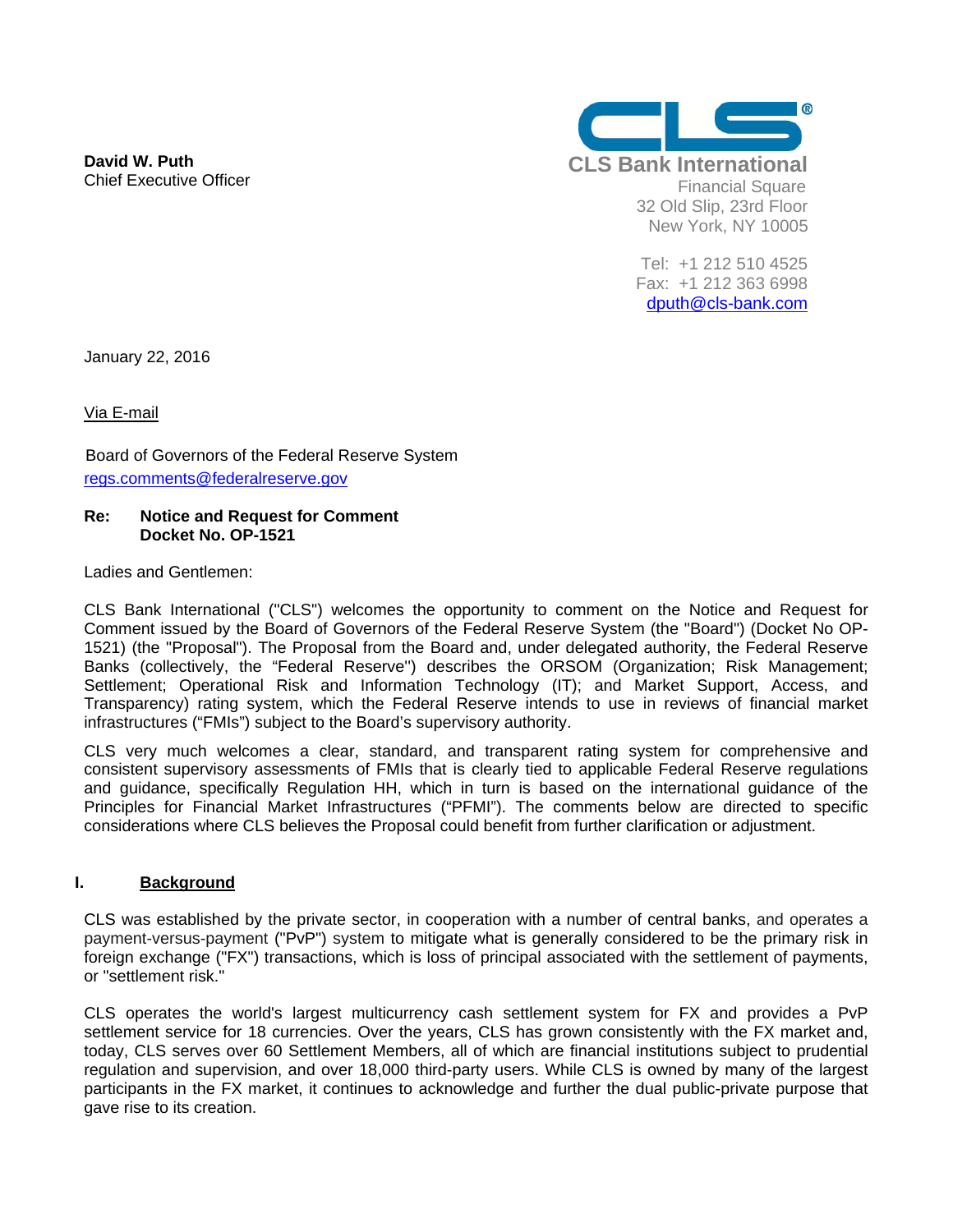

As an Edge Act corporation, CLS is regulated and supervised by the Federal Reserve under a program of ongoing supervision, combining full-scope and targeted on-site examinations with a variety of off-site monitoring activities.<sup>1</sup> Additionally, the 18 central banks whose currencies are settled in CLS have established the CLS Oversight Committee,<sup>2</sup> organized and administered by the Federal Reserve, as a mechanism to carry out the central banks' individual responsibilities for promoting the safety and efficiency of payment and settlement systems, and the stability of the financial system.

In July 2012, CLS was designated a systemically important financial market utility ("DFMU") by the Financial Stability Oversight Council under Title VIII of the Dodd-Frank Wall Street Reform and Consumer Protection Act (the "Dodd Frank Act"). The Federal Reserve is CLS's "Supervisory Agency" (as defined by the Dodd Frank Act), and CLS is subject to the risk management standards set forth in Regulation HH, including the advance notice process for DFMUs contained therein.

# **II. Specific Comments on the Proposal**

# **a. Category: Organization**

 $\overline{a}$ 

CLS broadly agrees with the considerations evaluated under the Organization category of the Proposal; however, CLS recommends additional clarity is needed with respect to the statement that, "This category also considers the relationships among the FMI's stakeholders and their influence on the FMI's business strategy." CLS suggests the addition of qualifying language that will clearly define and limit the scope of assessment to relevant stakeholders.

Additionally, the Federal Reserve may consider referencing Regulation HH §234.3(a)(3), and specifically the italicized language (added for emphasis), which provides that: "The designated financial market utility has governance arrangements that – (i) Are clear, transparent, and documented; (ii) Promote the safety and efficiency of the designated financial market utility; (iii) *Support the stability of the broader financial system, other relevant public interest considerations such as fostering fair and efficient markets, and the legitimate interests of relevant stakeholders, including the designated financial market utility's owners, participants, and participants' customers…*"

# i. **Subcomponent: Board and Management Oversight**

CLS broadly agrees with the considerations evaluated under the Board and Management Oversight subcomponent of the Organization category of the Proposal, which is generally aligned with the relevant statutes, regulations, and guidance indicated. However, CLS suggests clarifying the statement that, "Specific considerations in this regard include the board's effectiveness in setting strategic objectives…."

The critical role of the board in setting an FMI's objectives is explicitly constrained by the abovementioned language in Regulation HH §234.3(a)(3). As an alternative, and in the interest of clearly stipulating the basis for this assessment, the Federal Reserve should consider referencing Regulation HH §234.3(a)(21)(ii) and (iii), which provide that a DFMU "(ii) Has clearly defined goals and objectives that are measurable and achievable, such as minimum service levels, riskmanagement expectations, and business priorities; and (iii) Has policies and procedures for the regular review of its efficiency and effectiveness…."

<sup>1</sup> CLS operates pursuant to a charter that was issued by the Federal Reserve in accordance with Section 25A of the Federal Reserve Act November 1999.<br><sup>2</sup> In addition to the European Central Bank, the CLS Oversight Committee also includes five other Eurosystem central

banks, bringing the total to 23 central bank members of the CLS Oversight Committee.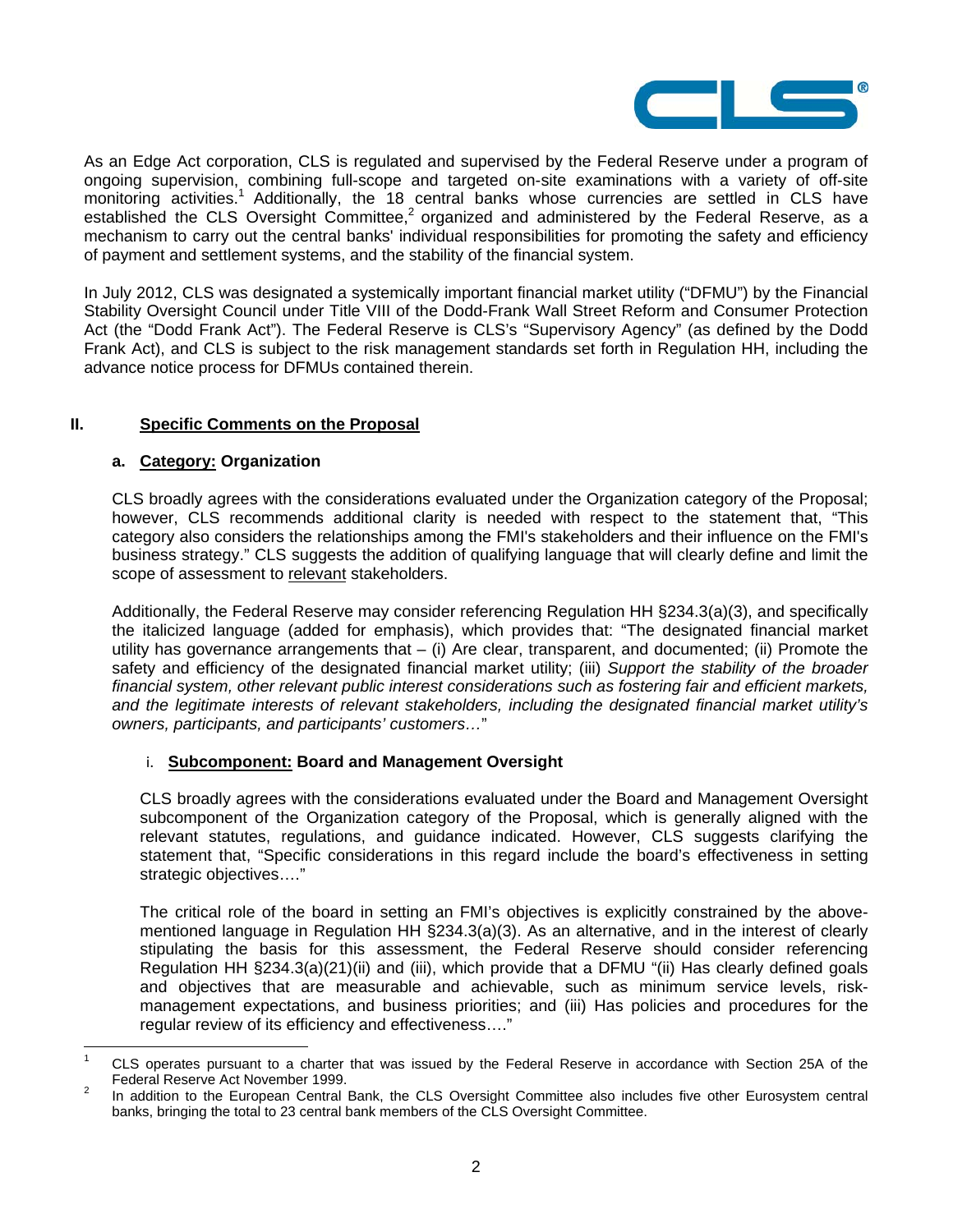

### ii. **Subcomponent: Internal Audit**

The Proposal states that an internal audit function should "…provide a rigorous and unbiased assessment of the FMI's risk appetite and risk exposure…." CLS notes that an FMI's board establishes its risk appetite as required under Regulation HH  $\S$ 234.3(a)(2)(iv)(F).<sup>3</sup> The role of an internal audit function is to help an organization accomplish its objectives by providing independent, objective evaluations, and improving the effectiveness of risk management, control, and governance processes.4 As such, the internal audit function evaluates an FMI's risk exposures and controls (the risk profile) in the context of the FMI's risk appetite as established by its board.

CLS therefore suggests revising the Proposal as follows; "An FMI should have an effective internal audit function with sufficient resources and independence from management to provide a rigorous and unbiased assessment of the FMI's risk profile and risk exposure, including financial and operational risk, as well as the effectiveness of risk management and controls."

# **b. Category: Risk Management**

CLS suggests that amendments to the Risk Management category, as described below, should be made to align the standards against which an FMI is assessed with respect to this category.

#### i. Recovery/Orderly Wind-down and Capital Plan

The Risk Management category rating "… assesses the FMI's ability to implement a recovery or orderly wind-down of its operations and the viability of its capital plan." CLS suggests that, from a practical perspective, the best way to "assess" implementation of recovery or orderly wind-down would be to focus on the development and maintenance of a credible recovery and orderly winddown plan in accordance with the regulatory expectations and requirements as applicable to each FMI.

#### ii. Access to Assets

The Risk Management category rating "…considers the FMI's ability and practices in safeguarding its own assets and those of its participants, and the FMI's ability to ensure those assets are accessible at all times with minimum losses." However, in CLS's view, it is not appropriate to assess an FMI's ability to "ensure" access to assets at all times. In certain well known, publicly-disclosed circumstances, access to assets will not be possible at all times (for example, RTGS systems have certain known and specified closing hours during which a participating FMI would not be able to access its central bank account). Additionally, Regulation HH contemplates that access to assets may not be feasible at all times and therefore requires DFMUs to regularly assess and mitigate risks associated with access to assets, whether the FMI's own assets or those of its participants. CLS suggests this language in the Proposal be amended to align with Regulation HH §234.3(a)(7)(viii), which requires that a DFMU, "Establishes rules and procedures that explicitly  $-$  (A) Address potential liquidity shortfalls that would not be covered by the designated financial market utility's liquid resources and avoid unwinding, revoking, or delaying the same-day settlement of payment obligations…"

<sup>-&</sup>lt;br>3 Regulation HH §234.3(a)(2)(iv)(F) requires that, "The board of directors establishes a clear, documented riskmanagement framework that includes the designated financial market utility's risk-tolerance policy..."

As defined by the Institute of Internal Auditors (https://na.theiia.org/standards-guidance/mandatoryguidance/Pages/Definition-of-Internal-Auditing.aspx)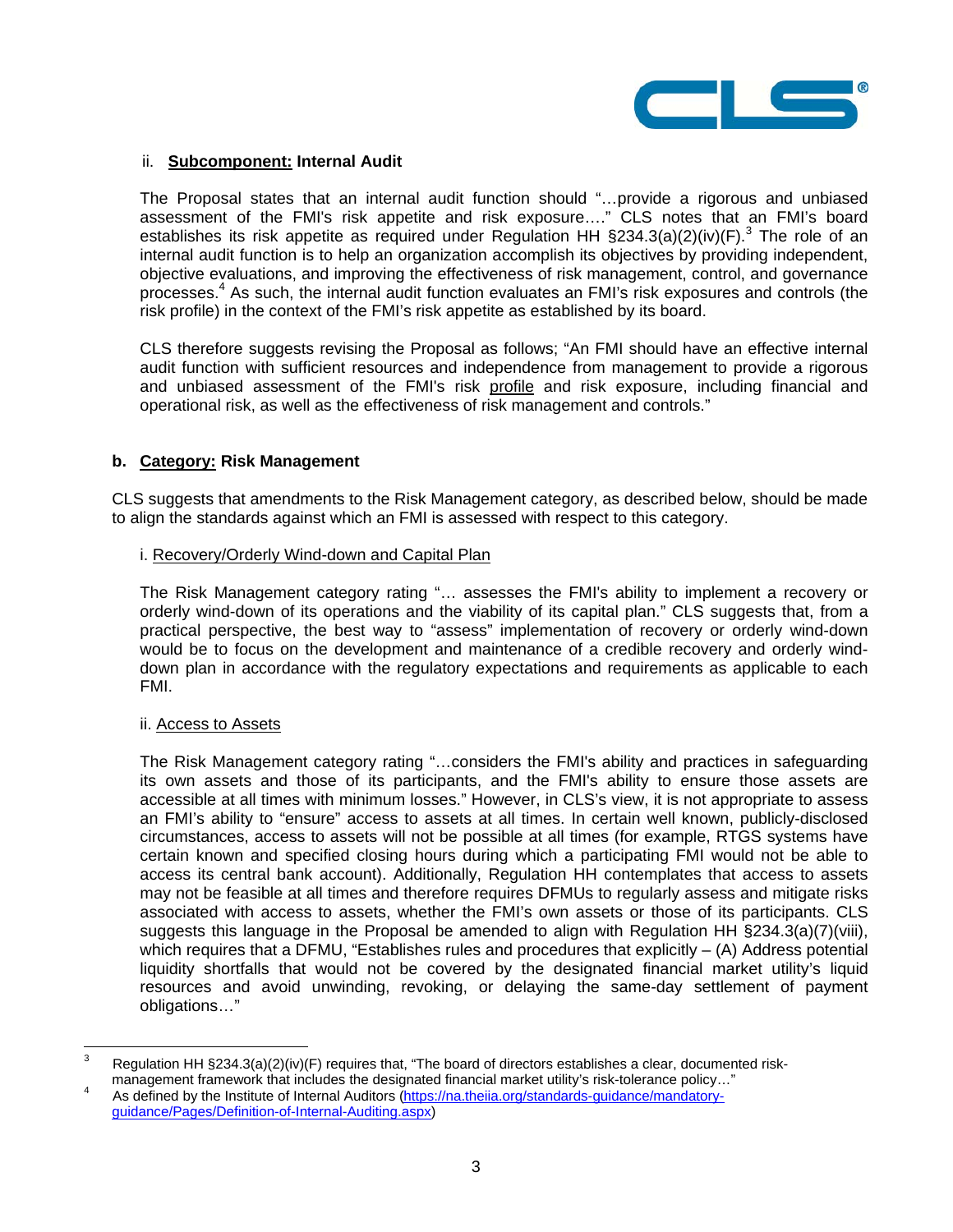

### iii. Direct and Indirect Participant Risks

The Risk Management category rating provides for an assessment of "…the FMI's awareness of, and control over, the risk that its participants' customers and other FMIs indirectly introduce." CLS agrees that it is critical for FMIs to be aware of risks that indirect participants introduce; however, the assessment focus should be limited to material risks. Accordingly, CLS suggests that this language in the Proposal be amended to align with the requirements of Regulation HH §234.3(a)(19) that, "…the designated financial market utility identifies, monitors, and manages the *material risks* arising from arrangements in which firms that are not direct participants in the designated financial market utility rely on the services provided by direct participants to access the designated financial market utility's payment, clearing, or settlement facilities, whether the risks are borne by the designated financial market utility or by its participants as a result of their participation....(emphasis added)."

In addition, there are circumstances in which FMIs may not be able to "control" risks, including those associated with indirect participants or other FMIs. As "control" is an undefined term in the Proposal, in the interest of consistency and clarity, CLS suggests amending the language in the Proposal to align with the relevant sections of Regulation HH noted below:

- **•** Regulation HH  $\S 234.3(a)(3)(i)$ : "Risk-management policies, procedures, and systems that enable the designated financial market utility to identify, measure, monitor, and manage the risks that arise in or are borne by the designated financial market utility, including those posed by other entities as a result of interdependencies…"
- Regulation HH §234.3(a)(19): "…the designated financial market utility identifies, monitors, and manages the material risks arising from arrangements in which firms that are not direct participants in the designated financial market utility rely on the services provided by direct participants to access the designated financial market utility's payment, clearing, or settlement facilities, whether the risks are borne by the designated financial market utility or by its participants as a result of their participation. The designated financial market utility (i) Conducts an analysis to determine whether material risks arise from tiered participation arrangements; (ii) Where material risks are identified, mitigates or manages such risks; and (iii) Reviews and updates the analysis conducted under paragraph (a)(19)(i) of this section the earlier of every two years or following material changes to the system design or operations or the environment in which the designated financial market utility operates if those changes could affect the analysis conducted under paragraph (a)(19)(i) of this section."

# **c. Category: Settlement**

CLS agrees that settlement finality is critical; however, CLS suggests that amendments to the Settlement category, as described below, should be made to align the standards against which an FMI is assessed with respect to this category.

#### i. Ensuring Settlement "as expected"

The Settlement category "focuses on the risk-management tools that an FMI uses to ensure settlement takes place *as expected*…(emphasis added)." CLS believes that the language "as expected" merits clarification; FMIs cannot, and were not designed to, ensure that settlement will occur under all circumstances. In contrast, settlement will only take place if the necessary requirements are met, as set forth in the rules and other relevant documents of the FMI. CLS, for example, is not a counterparty to any underlying transactions, does not guarantee the settlement of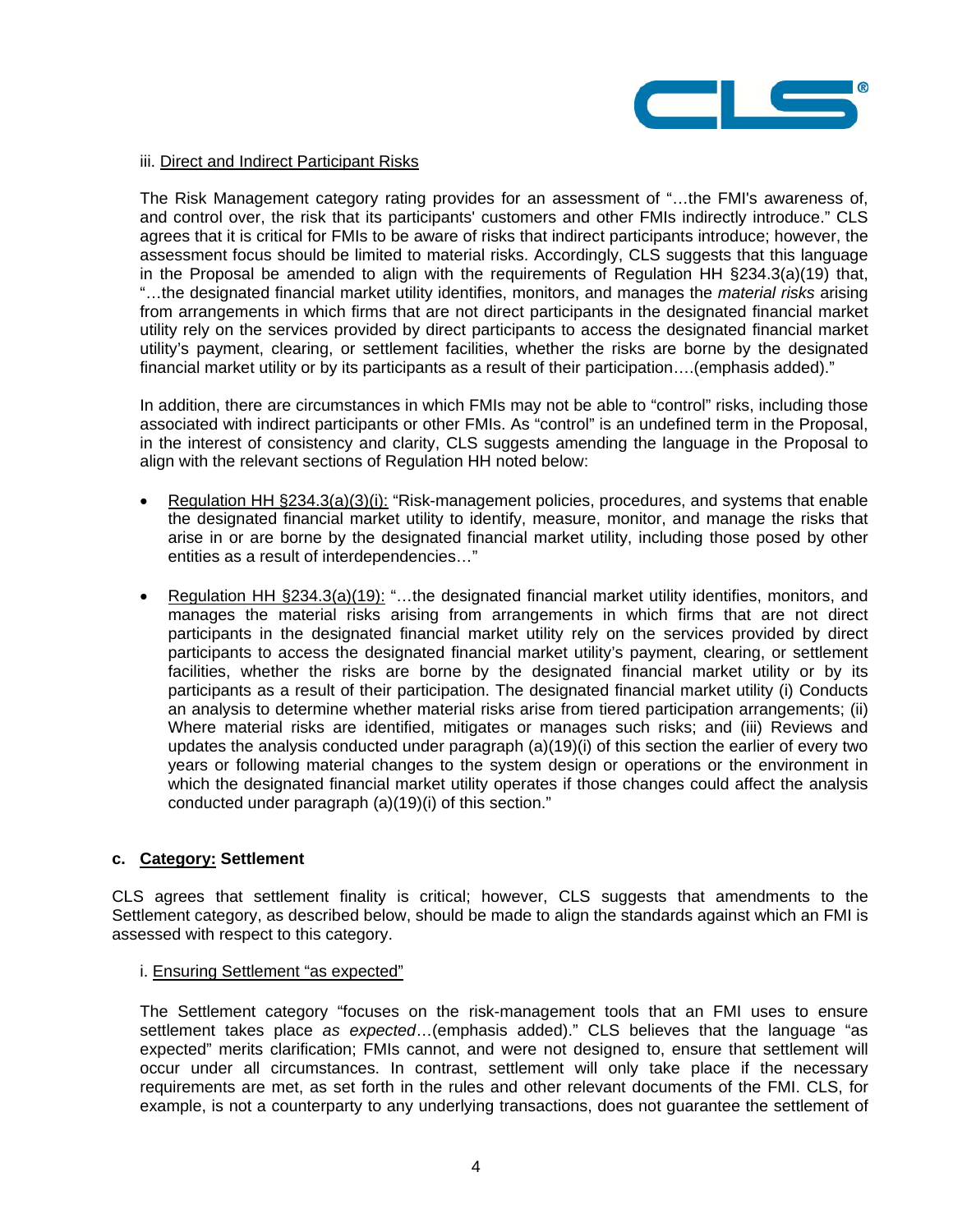

any payment instruction submitted for settlement, and will only settle payment instructions that pass applicable risk management tests.<sup>5</sup> In addition, Regulation HH  $\S 234.3(a)(8)$  requires each FMI's rules to specify permissible points in time that allow for amendments or revocations (for example, the CLS rules explicitly allow the revocation of payment instructions in certain circumstances). Accordingly, it is expected that revocations will take place and therefore settlement will not occur in these cases.

### ii. Ensuring Settlement Finality

In CLS's view, it is not appropriate to assess an FMI's ability to "ensure" settlement finality. CLS agrees that the point at which settlement is final and irrevocable is of critical importance, as settlement without finality may introduce unintended, uncertain, or unmanageable credit or liquidity risks for an FMI, its participants, and their customers, which may also create or amplify systemic risk.<sup>6</sup> The point of final settlement is defined by an FMI, and is an explicit requirement for DFMUs as noted in Regulation HH §234.3(a)(8), which states, "The designated financial market utility clearly defines the point at which settlement is final and the point after which unsettled payments, transfer instructions, or other settlement instructions may not be revoked by a participant." However, no FMI has the ability to "ensure" settlement finality, even where the law is clear. Settlement finality is a legal construct and, as such, CLS suggests the assessment be made consistent with the relevant standard expressed in Principle 1 of the PFMI, which is "…a high degree of certainty for each material aspect of an FMI's activities in all relevant jurisdictions."

# **d. Category: Operational Risk and IT**

CLS broadly agrees with the considerations evaluated under the Operational Risk and IT category of the Proposal, which is generally aligned with the relevant statutes, regulations, and guidance indicated. However, CLS recommends that clarification be provided with respect to the consideration of "interdependency monitoring programs." In the interest of clear and comprehensive guidance, CLS suggests the Federal Reserve align this language with Regulation HH §234.3(a)(3)(i), which requires a DFMU to establish, "Risk-management policies, procedures, and systems that enable the designated financial market utility to identify, measure, monitor, and manage the risks that arise in or are borne by the designated financial market utility, including those posed by other entities as a result of interdependencies."

# **e. Category: Market Support, Access, and Transparency**

CLS believes that FMIs should be open to new participants, support market development and operate in a sound and transparent manner. However, it is CLS's view that the Market Support, Access, and Transparency category description in the Proposal is too restrictive and should be revised to further align with the balanced approach set forth in both Regulation HH and the PFMI. For example, the Federal Reserve could consider incorporating language from Principle 18 that states, "An FMI's participation requirements should be justified in terms of the safety and efficiency of the FMI and the markets it serves, be tailored to and commensurate with the FMI's specific risks, and be publicly disclosed. Subject to maintaining acceptable risk control standards, an FMI should endeavour to set requirements that have the least restrictive impact on access that circumstances permit."

<sup>-&</sup>lt;br>5 For FX payment instructions, CLS simultaneously settles the two payment instructions, thereby eliminating the risk that one payment is made without the corresponding payment being made.

As discussed in Section 3.8.1 of the April 2012 *Principles for financial market infrastructures*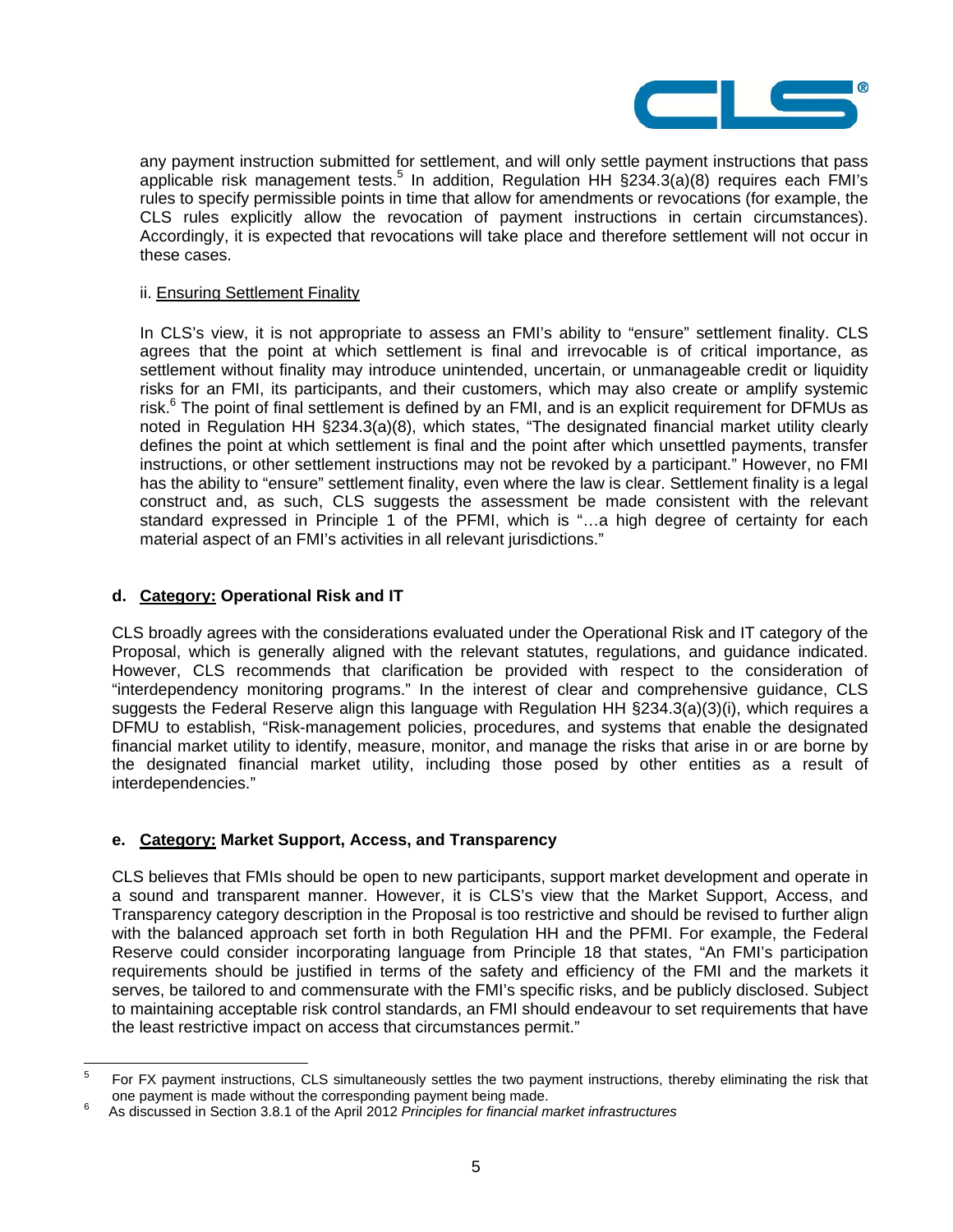

Additionally, CLS suggests that amendments to the Market Support, Access, and Transparency category, as described below, should be made to align the standards against which an FMI is assessed with respect to this category.

### i. Access to, and Use of, FMI Services

It is CLS's view that further clarification and guidance is needed with respect to the consideration of an FMI's efforts "… to ensure fair and open access to, and *use of*, its services….(emphasis added)" As noted above, CLS believes that a balanced approach is required with respect to participation requirements, specifically, as per Principle 18 of the PFMI, "An FMI's participation requirements should be justified in terms of the safety and efficiency of the FMI and the markets it serves, be tailored to and commensurate with the FMI's specific risks." As such, an FMI should endeavor to allow for fair and open access in line with acceptable risk control standards, so as to avoid the possibility of a single participant jeopardizing the stability and resilience of the entire ecosystem.

In addition, CLS, as well as other FMIs, can endeavor to set the least restrictive participation requirements that risk control standards permit. However, ensuring use of the FMI's services is not within the purview or authority of any FMI. While an FMI's strategy and objectives (as discussed in detail above) should align with incentives for participants to use the FMI's services, the actual use of an FMI's services cannot be mandated by the FMI. The ability to mandate the use of an FMI's services rests with regulatory authorities. For example, this is the case with regulatory requirements mandating central clearing of OTC derivatives. With respect to FX transactions, CLS notes that PvP settlement not a mandate but rather a best practice according to the Basel Committee on Banking Supervision's February 2013 *Supervisory Guidance for Managing Risks Associated with the*  Settlement of Foreign Exchange Transactions.<sup>7</sup> However, CLS does not have the authority to compel adherence with such regulatory guidance.

#### ii. Member Monitoring Framework

In the interest of clear and comprehensive guidance, CLS suggests that the Federal Reserve align this language with Regulation HH §234.3(a)(18), which states; "The designated financial market utility has objective, risk-based, and publicly disclosed criteria for participation, which permit fair and open access. The designated financial market utility  $-$  (i) Monitors compliance with its participation requirements on an ongoing basis and has the authority to impose more-stringent restrictions or other risk controls on a participant in situations where the designated financial market utility determines the participant poses heightened risk to the designated financial market utility; and (ii) Has clearly defined and publicly disclosed procedures for facilitating the suspension and orderly exit of a participant that fails to meet the participation requirements."

#### iii. Efficiency in Consuming Resources

 $\overline{a}$ 

In CLS's view, the consideration of "the efficiency with which it consumes resources in providing its services" is vague and subjective, as there are no clear standards or requirements against which FMI efficiency in consumption of resources may be assessed. If this consideration is retained, CLS suggests that the Federal Reserve provide additional guidance, including more explicit standards against which FMIs would be assessed, to facilitate a common understanding of an objective standard.

<sup>7</sup> Implemented in the United States in SR13-24, "Managing Foreign Exchange Settlement Risks for Physically Settled Transactions," issued December 23, 2013.